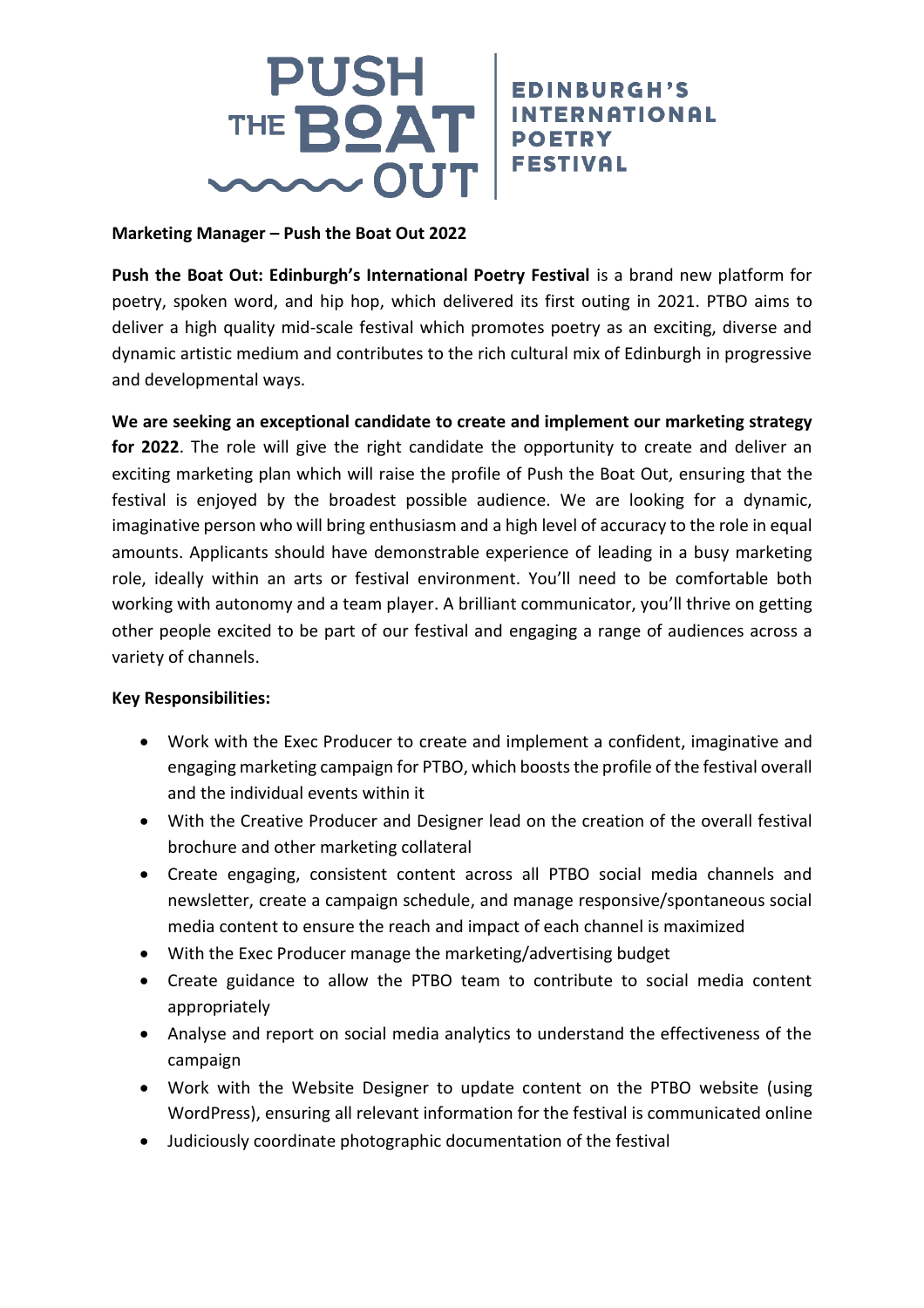- With the Exec Producer and Exec Director, liaise with our PR company to facilitate press and media opportunities for the festival overall and individual events with specific artists
- Work with the team to ensure that the festival is 'well networked' and has a high profile locally and nationally, including creating targeted mail outs and other content
- Attend and support events as required, including the festival period
- Provide wider, flexible support to the festival team as required
- Carry out other reasonable duties as may be ascribed to the post by the Exec Producer

## **Required Skills and Experience**

- Passionate about the arts and their ability to create meaningful, developmental, inspiring experiences
- Demonstrable experience of developing and delivering complex marketing campaigns across multiple channels
- Experienced in creating and distributing engaging content across a range of social media platforms and mailchimp
- Strong copywriting and proof-reading skills, with excellent attention to detail
- Experience of effectively distributing print marketing
- Experience in developing partnerships, making links and maintaining effective working relationships with partners
- Excellent communication skills both written and verbal
- An enthusiastic and motivated team player, with an imaginative, enthusiastic and flexible approach
- Ability to be administratively self-sufficient
- Excellent organisational and time management skills, ability to remain calm under pressure and in dealing with unexpected situations

## **Fee**

£5,400: £160 /day 35 days - Contract to run June/July – November

Flexible and to be negotiated to meet the needs of the festival. Initially 1 day/week rising as the festival approaches. May include out of hours working. .Based remotely but with requirement to be available for face to face meetings in Edinburgh in the lead up to the festival, and during November 3<sup>rd</sup> – 6<sup>th</sup> for the festival itself.

**Closing Date:** Sunday 12<sup>th</sup> June; **Interviews:** 15<sup>th</sup> – 17<sup>th</sup> June

**To Apply**: Via CV and cover letter demonstrating your skills, experience and suitability for the role. Please do not submit more than four pages of text in total. Please submit any relevant work samples as links within the body of your cover letter. Please send applications to: **recruitment@pushtheboatout.org**